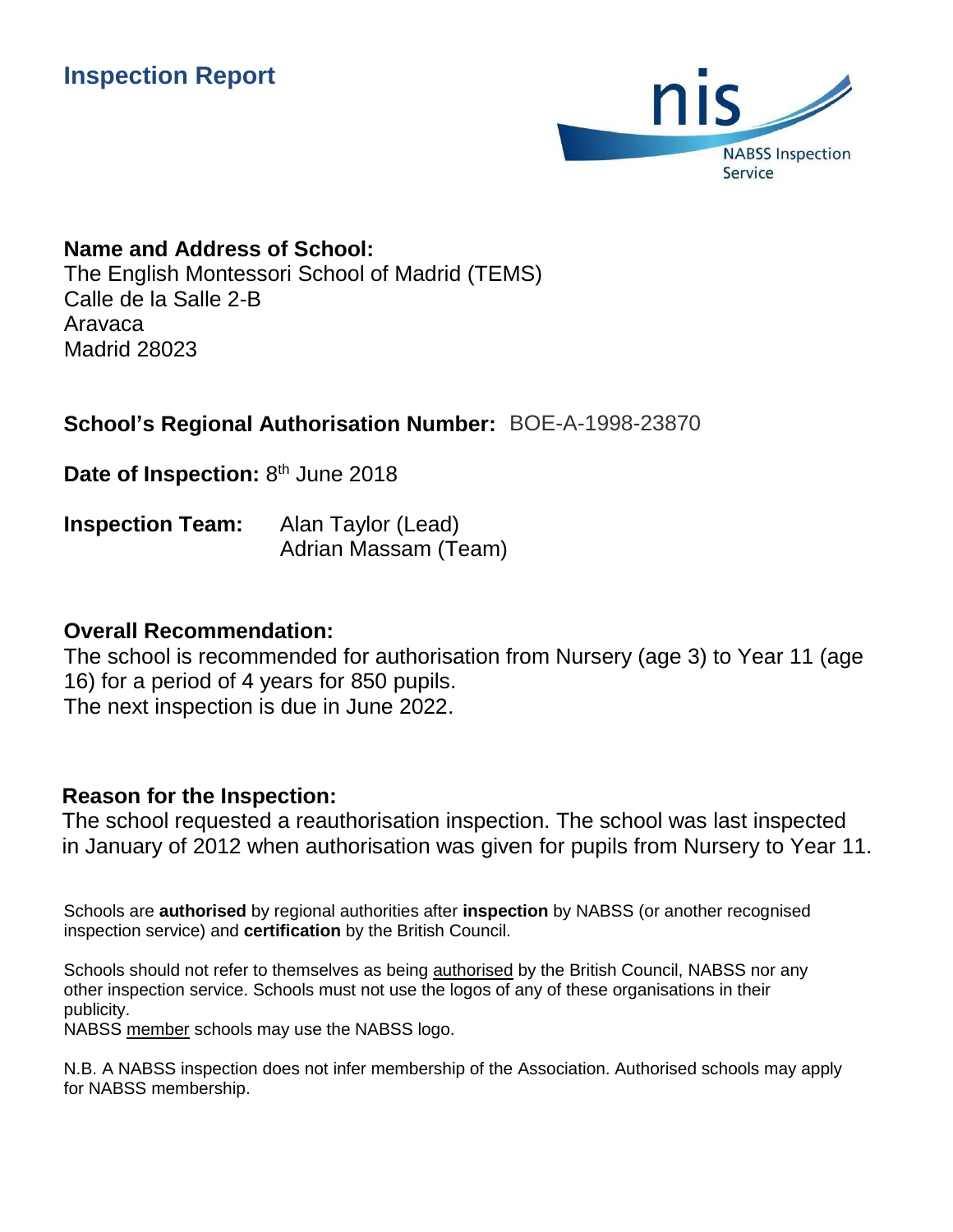#### **About the School:**

The English Montessori School is a private co-educational school on the outskirts of Madrid. It aims to combine the advantages of the British curriculum and the Montessori method of teaching. Although most students are Spanish, many other nationalities are represented. The school has been in operation since 1973. In 2000, the first cohort of pupils completed the British programme up to the end of Key Stage 4.

The school was acquired by the Cognita Educational Group in September 2016. A new purpose- built infant (Nursery to Year 2) building is almost finished and will be operational from September 2018.

### **Accommodation and Resources:**

The school provides adequate accommodation to support learning. Classrooms are generally of sufficient size, suitably furnished and well resourced. Whilst being compliant with legal requirements, the size of the science laboratories and some primary classrooms restricts opportunities for practical activities with larger classes. Practical activities are prepared within teaching laboratories and a preparation room would help to facilitate this activity.

Library resources are dispersed throughout the school. However, a centralised library space would provide better resources for independent study.

Outdoor play and sports facilities are good and there are sufficient dining and toilet facilities as well as spaces for staff to work together. Lifts positioned in both buildings enable access to all classrooms for people with restricted mobility.

A lack of direct access to outdoor learning space limits physical development and opportunities for students to learn through play in Early Years Foundation Stage (EYFS).

Resources are effectively deployed to support learning, with the exception of music where instruments could be used more effectively for larger classes.

The learning environment is enhanced by good quality and attractive displays which celebrate pupils' work and achievement, and also provide good sources of information.

#### **Health, Safety and Welfare:**

The school site is secure, and entrances are well supervised by teaching and site staff. Movement is orderly and this supports a positive learning environment. Students feel safe and cases of bullying are low. If incidents arise, students are confident that clearly identifiable school staff will respond effectively. Detailed evacuation plans are in place and notices throughout the school ensure awareness of routes and routines.

Relationships between the students at social times are positive and the atmosphere is calm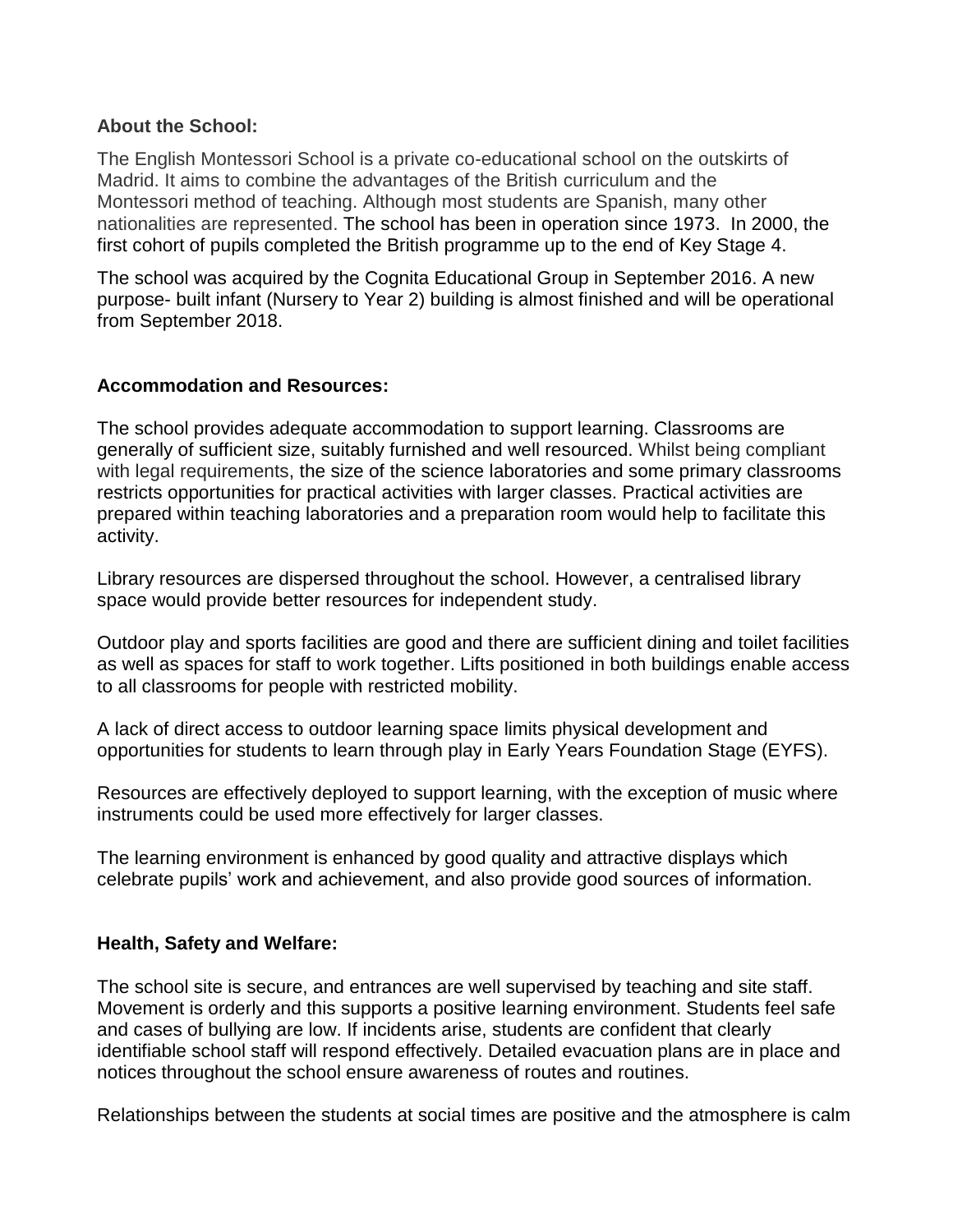and friendly. A full-time school nurse, based in a well-resourced medical room, responds effectively to medical emergencies and potential risks are carefully monitored. As a result, cases of injuries are low.

Rigorous risk assessment and safeguarding policies and procedures are in place. The safeguarding team makes sure that both staff and students are clear about their responsibilities.

## **The Curriculum:**

The school offers a broad and balanced curriculum for its size and fulfils the requirements of the English National Curriculum. Examination performance at Key Stage 4 is strong. There is a good range of optional subject courses that lead to IGCSE qualifications. Planning is detailed and done collaboratively across the school. This leads to consistent delivery of lessons in all subjects.

Lessons are delivered in English and Montessori methodology is well integrated into the English curriculum. Students develop a good command of the English language throughout the school.

The primary personal, social and health education (PSHE) curriculum is well delivered and evaluated, ensuring that students gain relevant social and emotional skills. Students value other enrichment activities including work experience, visits outside the school, and extended trips. They particularly value opportunities offered to work within and for their local community. For example, Year 9 students recently gained useful social awareness whilst celebrating World Environment Day by selling re-useable bags in school.

#### **Staffing:**

Staff are suitably qualified and experienced to deliver the curriculum effectively and recruiting practices are effective in reducing any safeguarding risks.

Professional development training has resulted in safer practices and improved the quality of teaching and learning in targeted areas. Online training opportunities help staff to develop their practice.

Teaching Assistants (TA's) work effectively to support and extend individual progress. They understand their students and respond well to specific needs. A lack of TA's in Key Stage 2 lessons limits the support of individual needs. As a result, not all pupils make the progress they could.

Higher staff turnover in the secondary science team has recently affected the consistency of teaching. Students are keen that more stability is established to help them maintain good progress. The school is taking measures to monitor progress and mitigate against potential impact on learning.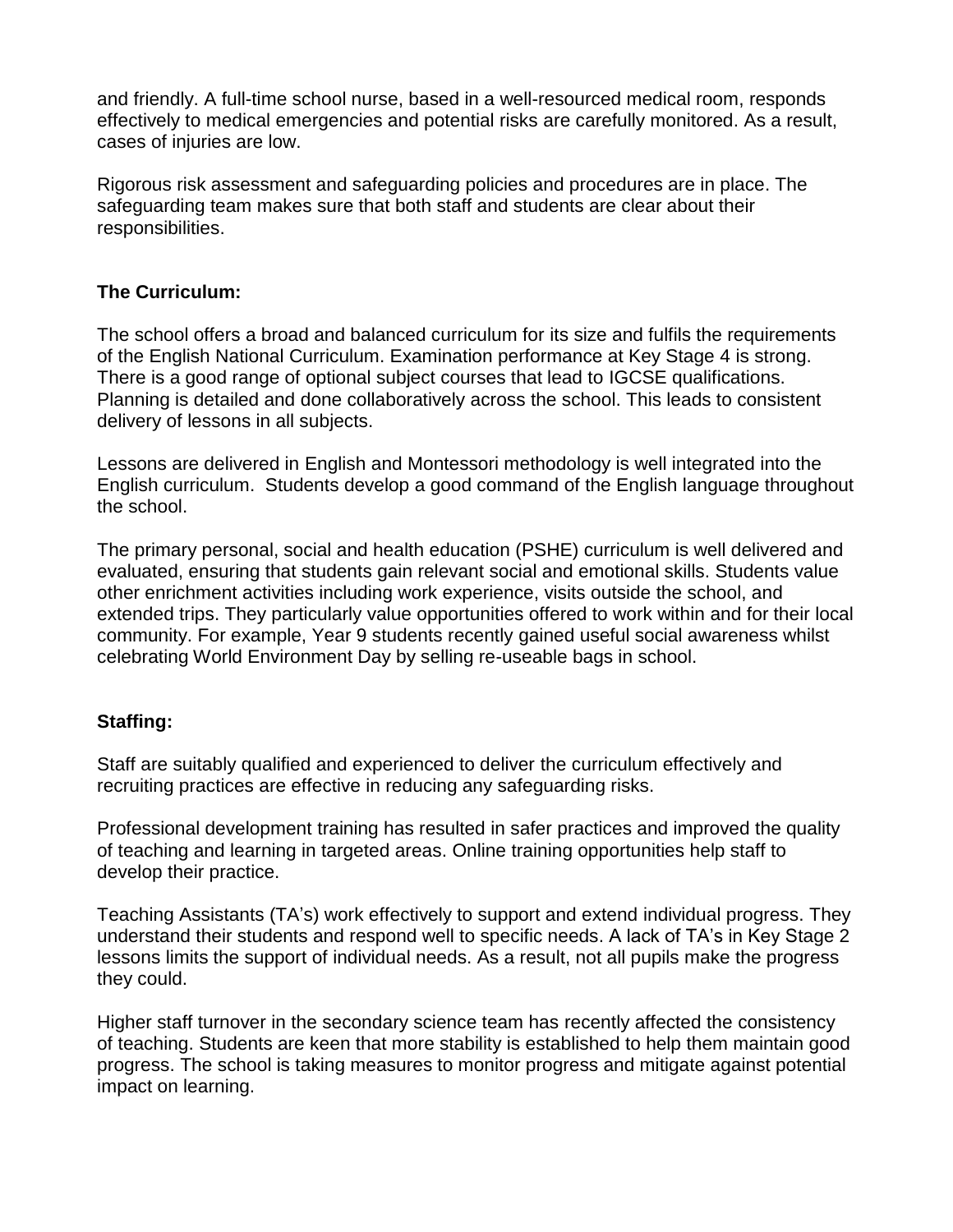### **Teaching and Learning:**

In the secondary section of the school, teaching and learning are consistently good and sometimes outstanding. In good lessons, well planned activity motivates students who make good progress. Teaching methods promote plenty of interaction and participation. Learning is based upon strong relationships and students feel challenged and supported.

In the primary and EYFS classes, teaching and learning are mainly good. Occasionally, lessons are not challenging enough, or inadequate use of resources results in some pupils not having sufficient opportunity to make progress. Science practical work is sometimes limited by time and physical space constraints. Where present, the TAs work closely with teachers to provide support and challenge for all abilities.

All students are well motivated and behaviour is good. They value their learning and are very positive about the school. They appreciate having a clear voice through the school council although they feel that suggestions could be more swiftly acted upon. Students in primary would like to get more involved in the school council and older students would like to support their younger colleagues more in lessons.

#### **Assessment:**

IGCSE results are very good, except for art. The school understands this and is acting to improve performance by addressing training needs to ensure students make better progress.

Pupils with special educational needs, including gifted and talented pupils, are effectively identified and guidance for teaching them is detailed. However, too few TA's are available to support these pupils effectively.

The assessment of pupils' work sometimes lacks consistency and detail. As a result, some students do not understand what they need to do to improve and would benefit from clearer feedback to guide improvement.

## **Leadership and Management:**

Leadership is effective and well evidenced by the high standards of attainment and the development of a safe and supportive environment. New ownership has further improved many aspects of the school, especially those related to health and safety and safeguarding. The quality of communications with the parents is very good and consistently positive messages reinforce the schools aims and ethos.

Senior leaders have a good understanding of the strengths and weaknesses of their teams and have good capacity to plan and lead improvements in learning.

Systematic performance management effectively adds rigour to professional dialogue